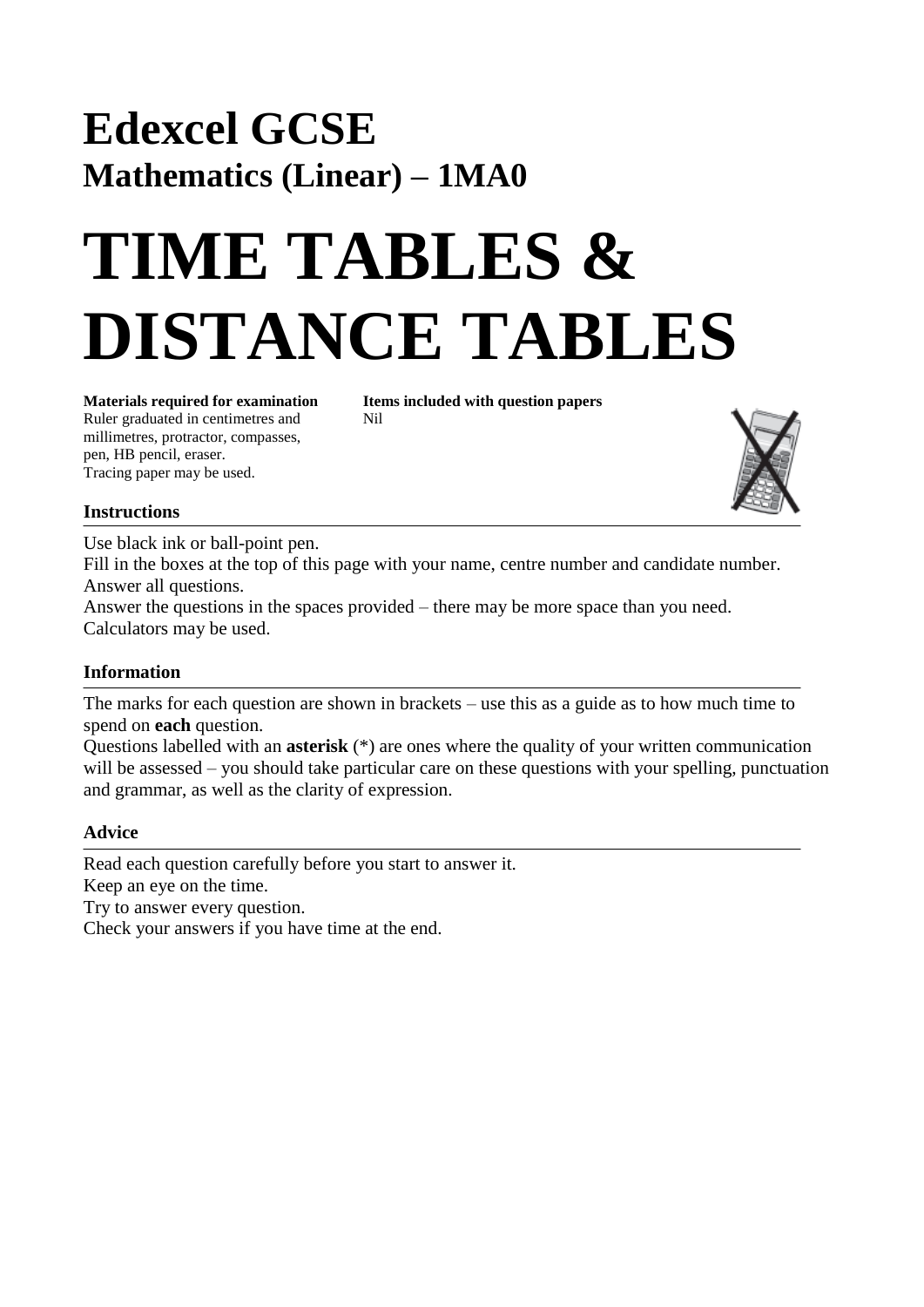**1.** Here is part of a railway timetable.

| Manchester     | 07 53 | 09 17 | 10 35 | 11 17 | 13 30 | 14 36 | 16 26 |
|----------------|-------|-------|-------|-------|-------|-------|-------|
| Stockport      | 08 01 | 09 26 | 1043  | 11 25 | 13 38 | 1446  | 1639  |
| Macclesfield   | 08 23 | 09 38 | 1058  | 11 38 | 1352  | 14 58 | 1703  |
| Congleton      | 08 31 |       |       | 1149  |       | 15 07 | 17 10 |
| Kidsgrove      | 08 37 |       |       |       |       |       | 17 16 |
| Stoke-on-Trent | 08 49 | 10 00 | 11 23 | 1203  | 14 12 | 15 19 | 1733  |

A train leaves Manchester at 10 35.

(a) At what time should this train arrive in Stoke-on-Trent?

Doris has to go to a meeting in Stoke-on-Trent. She will catch the train in Stockport. She needs to arrive in Stoke-on-Trent before 2 pm for her meeting.

(b) Write down the time of the latest train she can catch in Stockport.

.........................

.........................

**(1)**

**(1)**

(c) Work out how many minutes it should take the 14 36 train from Manchester to get to Stoke-on-Trent.

............. minutes

**(1)**

The 14 36 train from Manchester to Stoke-on-Trent takes less time than the 16 26 train from Manchester to Stoke-on-Trent.

(d) How many minutes less?

............. minutes

**(2) (5 marks)**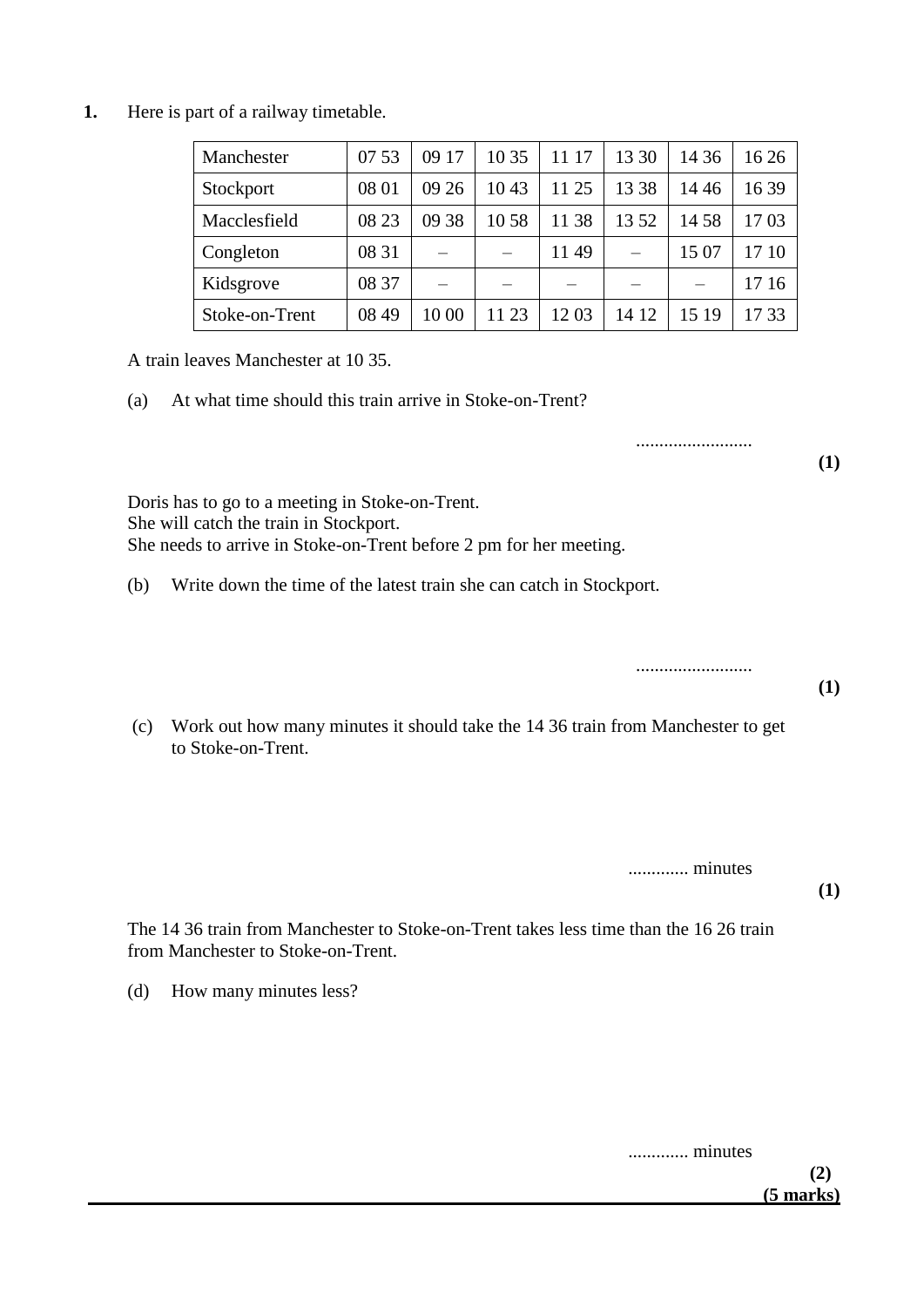| 2. |  |  |  |                                                                             |  |
|----|--|--|--|-----------------------------------------------------------------------------|--|
|    |  |  |  | Here is part of a train timetable for six trains from Birmingham to London. |  |

| <b>Train</b>      | ГY.   | B     |       |       |       |       |
|-------------------|-------|-------|-------|-------|-------|-------|
| <b>Birmingham</b> | 06 35 | 07 00 | 07 15 | 07 30 | 0745  | 08 00 |
| London            | 08 09 | 08 39 | 08 48 | 09 04 | 09 59 | 09 39 |

(a) Which train takes more than 2 hours to go from Birmingham to London?

..................................... **(1)**

(b) Work out the number of **minutes** taken by train **D** to go from Birmingham to London.

....................... minutes **(2)**

Paula has to go to a meeting in London. She will catch one of the six trains from Birmingham. She needs to arrive in London before 09 00

(c) Write down the latest train that she can catch.

.....................................

**(1)**

 **(4 marks)**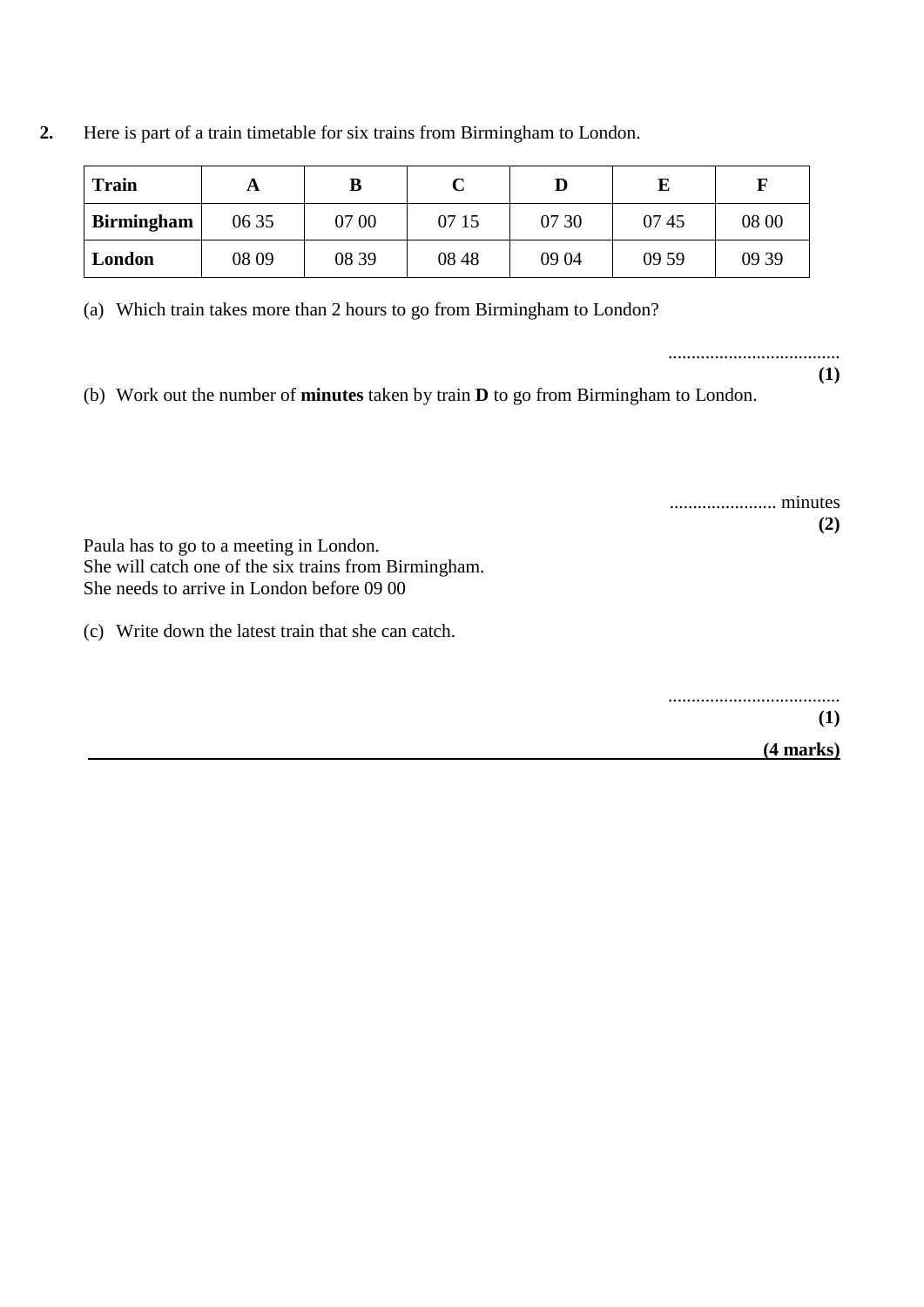**3.** The table shows part of a bus timetable from Shotton to Alton.

| <b>Shotton</b> | 07 30 | 08 00 | 09 00 | 10 00 | 11 00 |
|----------------|-------|-------|-------|-------|-------|
| <b>Crook</b>   | 0745  | 08 15 | 09 15 | 10 15 | 11 15 |
| <b>Prudhoe</b> | 07 58 | 08 28 | 09 28 | 10 28 | 11 28 |
| <b>Hexham</b>  | 08 15 | 08 45 | 09 45 | 1045  | 1145  |
| Alton          | 08 30 | 09 00 | 10 00 | 11 00 | 12 00 |

A bus leaves Shotton at 07 30

(a) What time should it arrive at Alton?

..................................... **(1)**

Another bus leaves Prudhoe at 08 28

(b) How many minutes should it take to get to Hexham?

| (1) |
|-----|

Serena lives in Crook.

She has to be in Hexham by quarter past 11

(c) What is the time of the latest bus she can catch from Crook to arrive in Hexham by quarter past 11?

> ..................................... **(1)**

 **(3 marks)**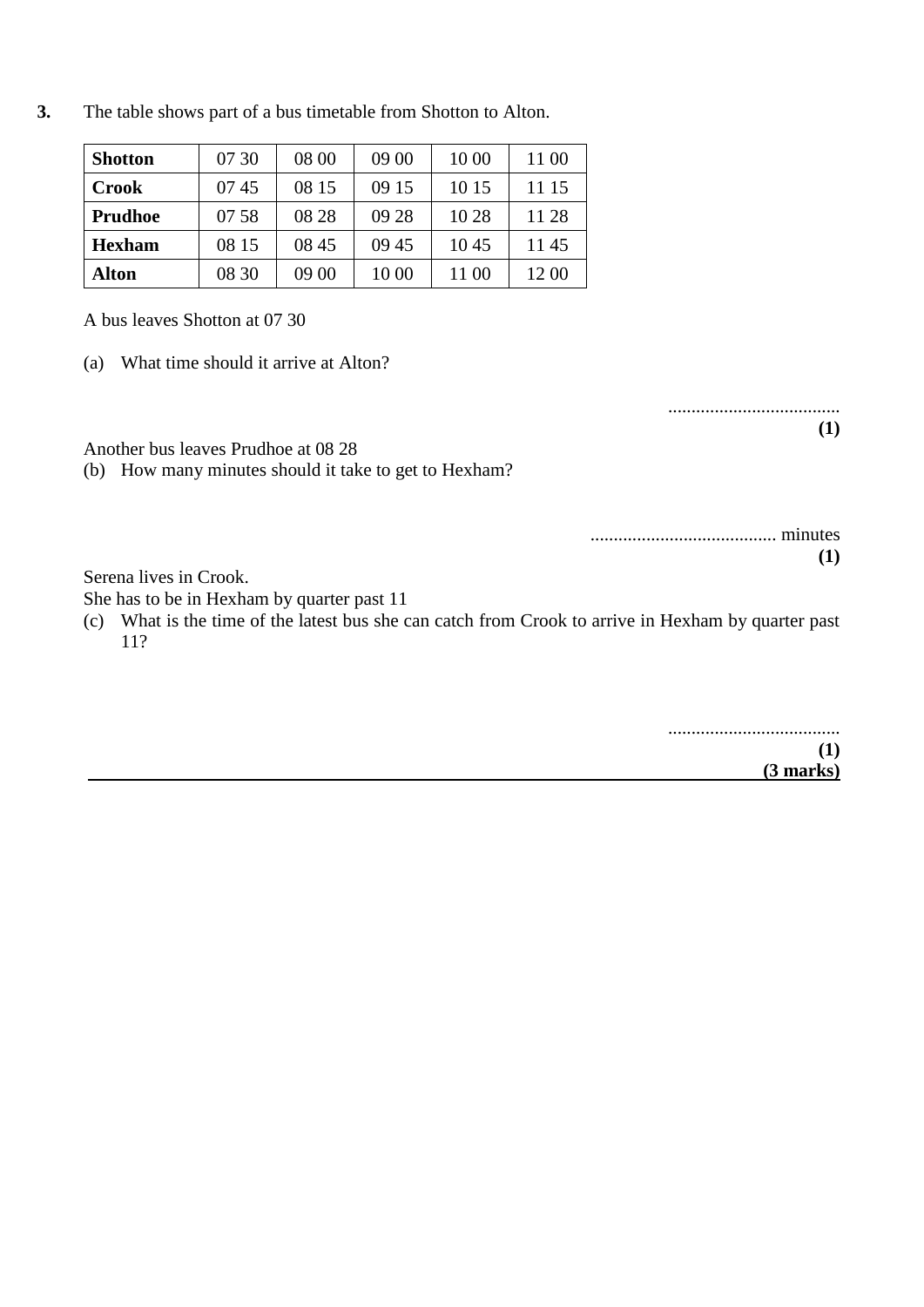**4.** Here is part of a timetable for a bus.

| Blunsdon      | 07 18 | 0745  | 08 33 |
|---------------|-------|-------|-------|
| Cricklade     | 07 26 | 07 53 | 08 41 |
| Latton        | 07 31 | 07 58 | 08 46 |
| South Cerney  | 07 38 | 08 05 | 08 53 |
| Siddington    | 0747  | 08 14 | 09 02 |
| Seven Springs | 08 26 | 08 51 | 09 39 |
| Cheltenham    | 08 50 | 09 12 | 10 00 |

A bus leaves Blunsdon at 07 45

(a) At what time should the bus arrive at Siddington?

Peter arrives at the Latton bus stop at 08 35 He waits for the next bus to Seven Springs.

(b) (i) How many minutes should he wait?

(ii) At what time should Peter arrive at Seven Springs?

..................................... **(2)**

........................ minutes

.....................................

**(1)**

Marie gets the bus from Cricklade at 07 26

(c) How many minutes should this bus take to travel from Cricklade to Cheltenham?

|             | (2) |
|-------------|-----|
| $(5$ marks) |     |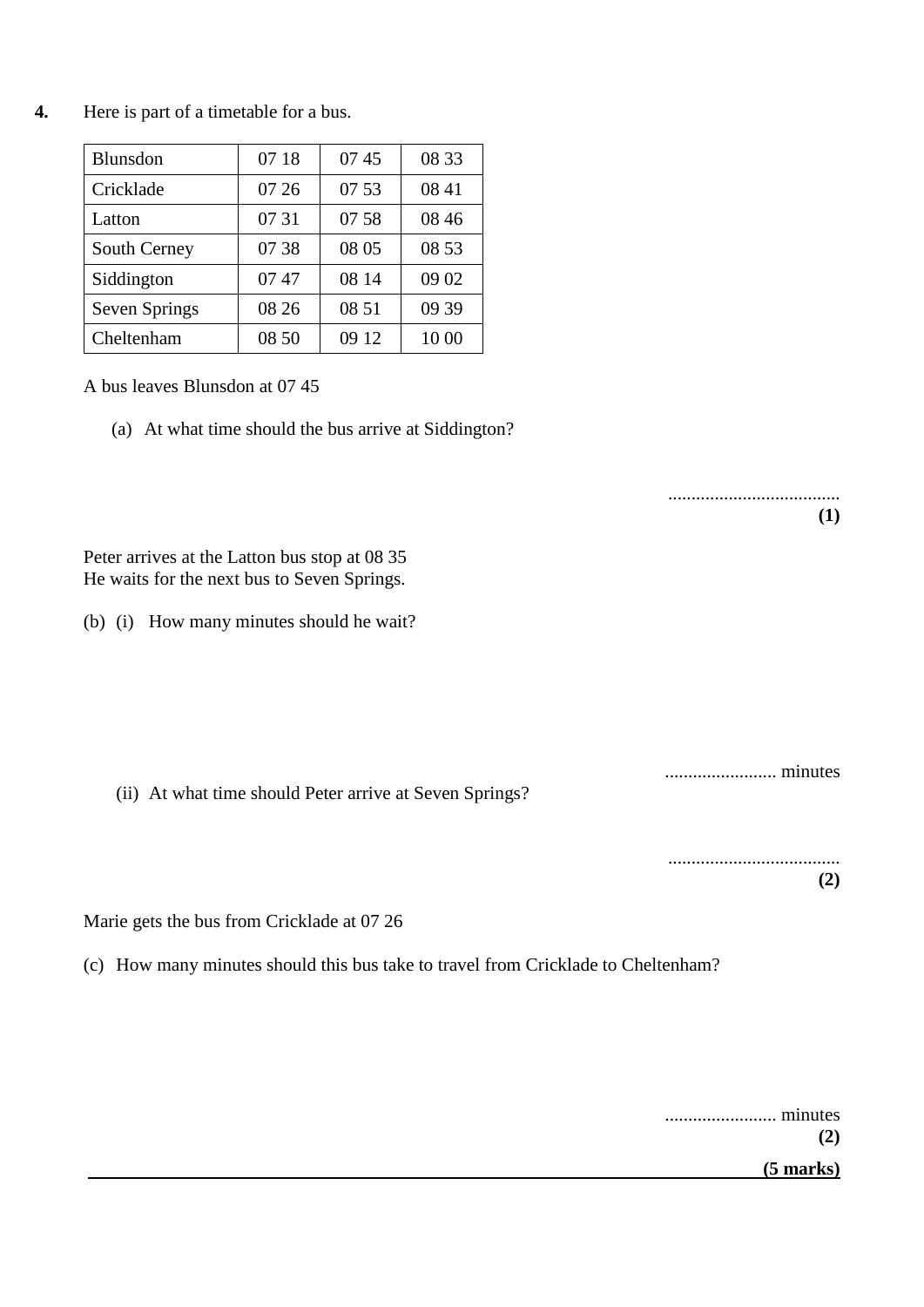**5.** The table shows part of a train timetable from Weymouth to London Waterloo.

| Weymouth               | 0903 | 0920 | 1003 | 1020 | 1103 |
|------------------------|------|------|------|------|------|
| Poole                  | 0940 | 1007 | 1040 | 1107 | 1140 |
| <b>Bournemouth</b>     | 0953 | 1017 | 1054 | 1117 | 1154 |
| Southampton            | 1026 | 1058 | 1128 | 1158 | 1228 |
| Woking                 | 1119 |      | 1219 |      | 1319 |
| <b>London Waterloo</b> | 1149 | 1220 | 1249 | 1320 | 1349 |

A train leaves Weymouth at 09 03

(a) At what time should it arrive at London Waterloo?

..................................... **(1)**

Another train leaves Poole at 11 40 (b) How many minutes should it take to travel to Bournemouth?

> ....................... minutes **(1)**

.....................................

Sally lives in Weymouth.

She has a meeting in Southampton at 12 00

When Sally arrives at Southampton she takes 25 minutes to travel to her meeting.

- (c) What is the time of the latest train she can take from Weymouth?
- **6.** Here is part of a railway timetable.

| Cambridge                     | 08 25 | 08 45 | 08 54 | 09 26                    | 09 50 |
|-------------------------------|-------|-------|-------|--------------------------|-------|
| <b>Royston</b>                | 08 46 | 08 59 | 09 15 | 09 43                    | 10 04 |
| <b>Letchworth Garden City</b> | 09 00 | 09 09 | 09 29 | 09 54                    | 10 14 |
| <b>Hitchin</b>                | 09 04 | 09 33 | 09 58 | $\overline{\phantom{a}}$ |       |
| <b>Stevenage</b>              | 09 10 |       | 09 39 | 10 03                    |       |
| <b>Finsbury Park</b>          | 09 41 |       | 10 09 | 10 21                    |       |
| London                        | 09 50 | 09 42 | 10 18 | 10 30                    | 1046  |

 **(3 marks)**

A train leaves Cambridge at 09 26

(a) At what time should this train arrive in London?

**(1)**

**(1)**

............................................................. A different train leaves Cambridge at 09 50 (b) Work out how many minutes this train should take to get to London.

> **(1)** ............................................................. minutes

Susan lives in Royston. She has to be in Stevenage by 10 a.m.

(c) What is the time of the latest train she can catch from Royston to arrive in Stevenage by 10 a.m.? **(1)**

.............................................................  **(3 marks)**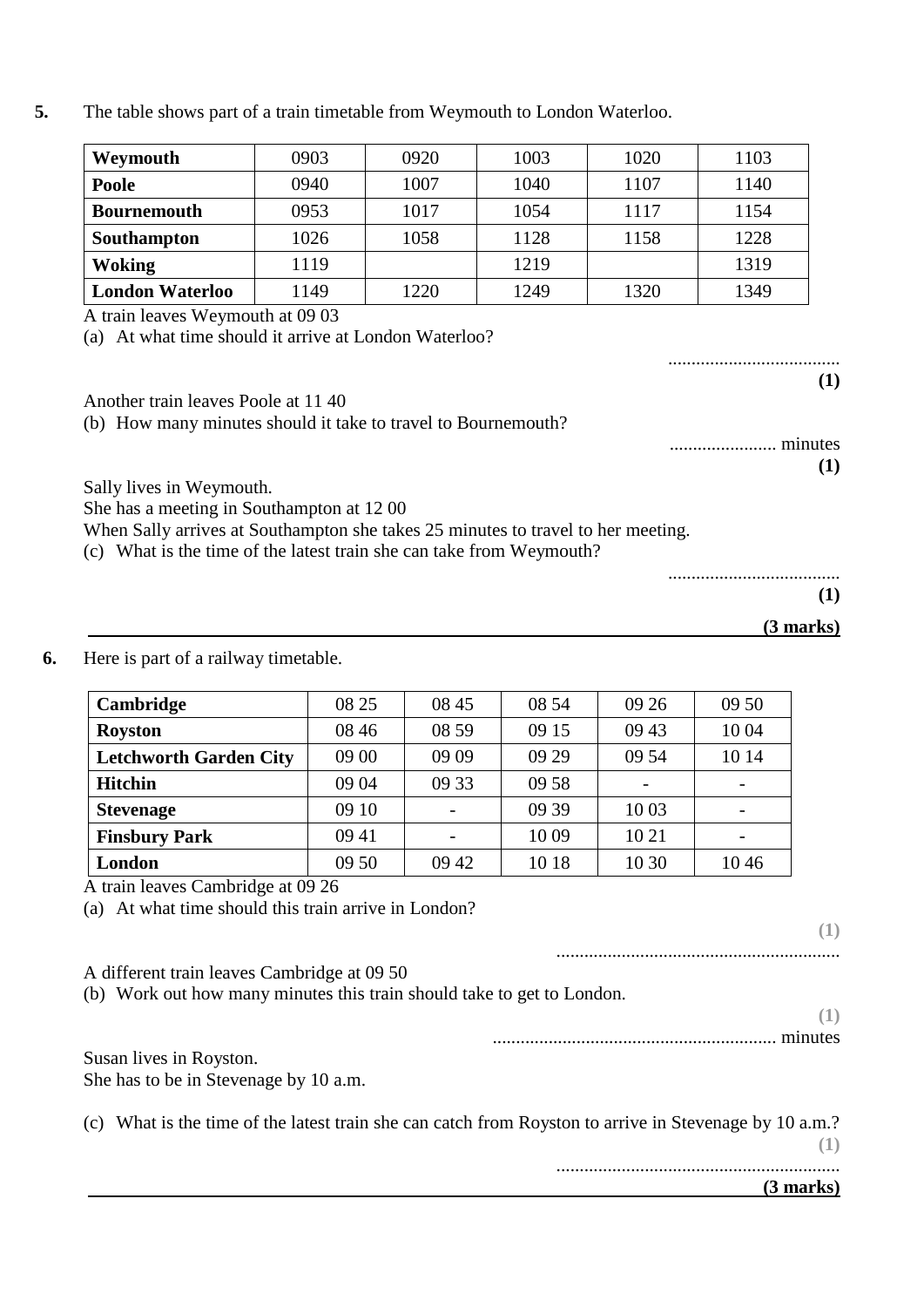**7.** Here is part of a train timetable from Birmingham to Leicester.

| Birmingham | 06 23 | 06 53 | 07 23 | 07 53 |
|------------|-------|-------|-------|-------|
| Coleshill  | 06 35 | 07 05 | 07 35 | 08 05 |
| Nuneaton   | 07 00 | 07 22 | 07 51 | 08 22 |
| Hinckley   | 00 00 | 07 29 | 0758  | 08 29 |
| Leicester  | 07 17 | 0748  | 08 17 | 08.48 |

A train leaves Birmingham at 06 53

(a) (i) What time should this train get to Hinckley?

..............................................

(ii) How many minutes should this train take to get to Hinckley?

.............................................. minutes **(2)**

Silvia wants to catch a train in Nuneaton. She needs to get to Leicester **before** 08 30

(b) Write down the time of the latest train Silvia can catch from Nuneaton.

A train will leave Leicester at 07 27 for Stansted Airport. The train should take 2 hours 28 minutes to go from Leicester to Stansted Airport.

(c) What time should the train get to Stansted Airport?

..............................................

**(1)**

 **(4 marks)**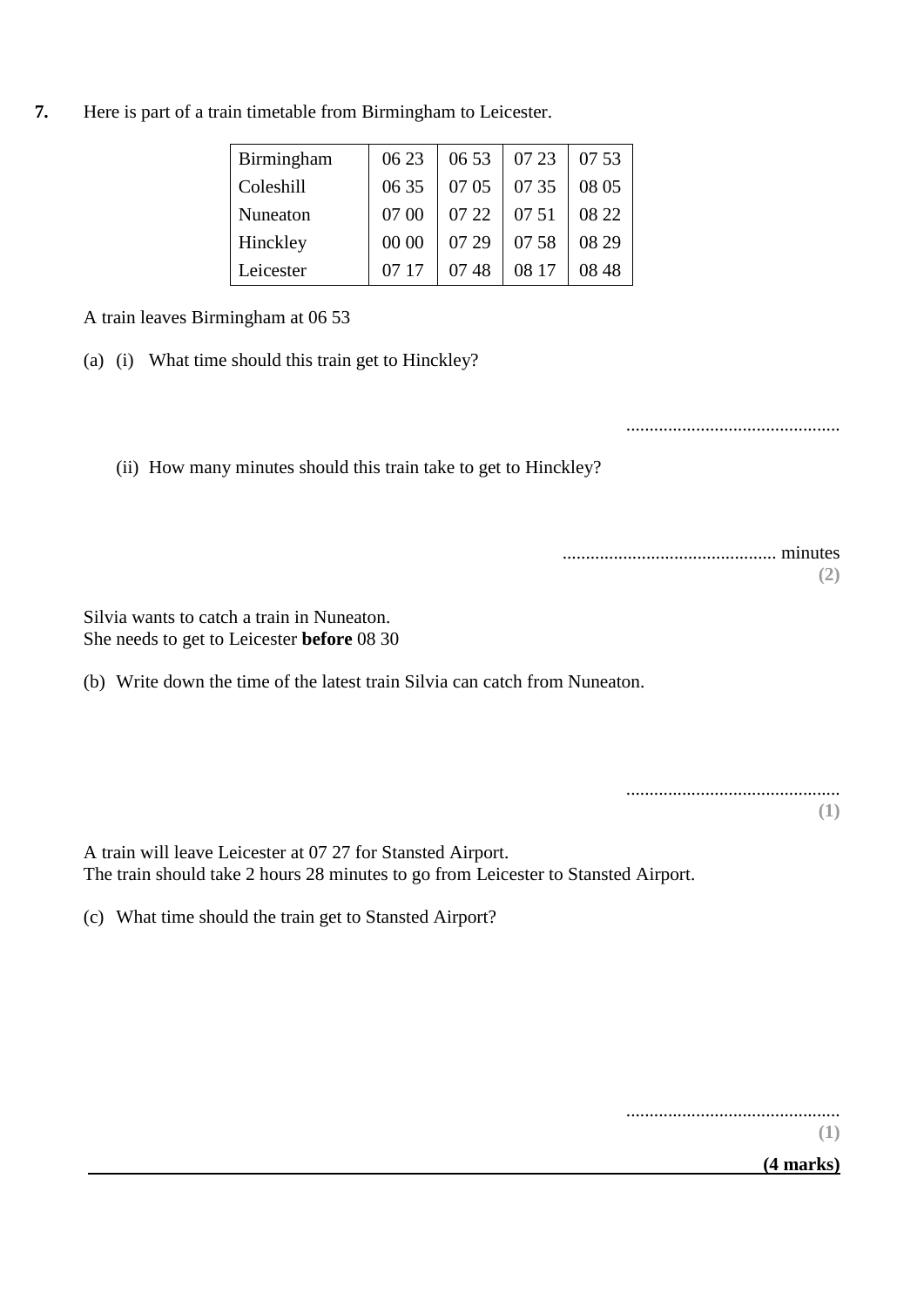**8.** Here is part of a train timetable from Crewe to London.

| <b>Station</b>       | Time of Leaving |
|----------------------|-----------------|
| Crewe                | 08 00           |
| Wolverhampton        | 08 40           |
| Birmingham           | 09 00           |
| Coventry             | 09 30           |
| Rugby                | 09 40           |
| <b>Milton Keynes</b> | 10 10           |

(a) At what time should the train leave Coventry?

..................................... **(1)**

The train should arrive in London at 10 45

(b) How long should the train take to travel from Crewe to London?

Verity arrived at Milton Keynes station at 09 53

(c) How many minutes should she have to wait before the 10 10 train leaves?

....................... minutes  **(1)**

.....................................

**(2)**

Lisa uses her railcard to buy a ticket. She gets  $\frac{1}{2}$  off the normal price of the ticket. The normal price of the ticket is £24.90

(d) Work out how much Lisa pays for the ticket.

3  $\frac{1}{2}$  off the not

|   | Young Person's RAILCARD        |
|---|--------------------------------|
| 3 | $\frac{1}{2}$ off normal price |

£ ..................................

**(3)**

 **(7 marks)**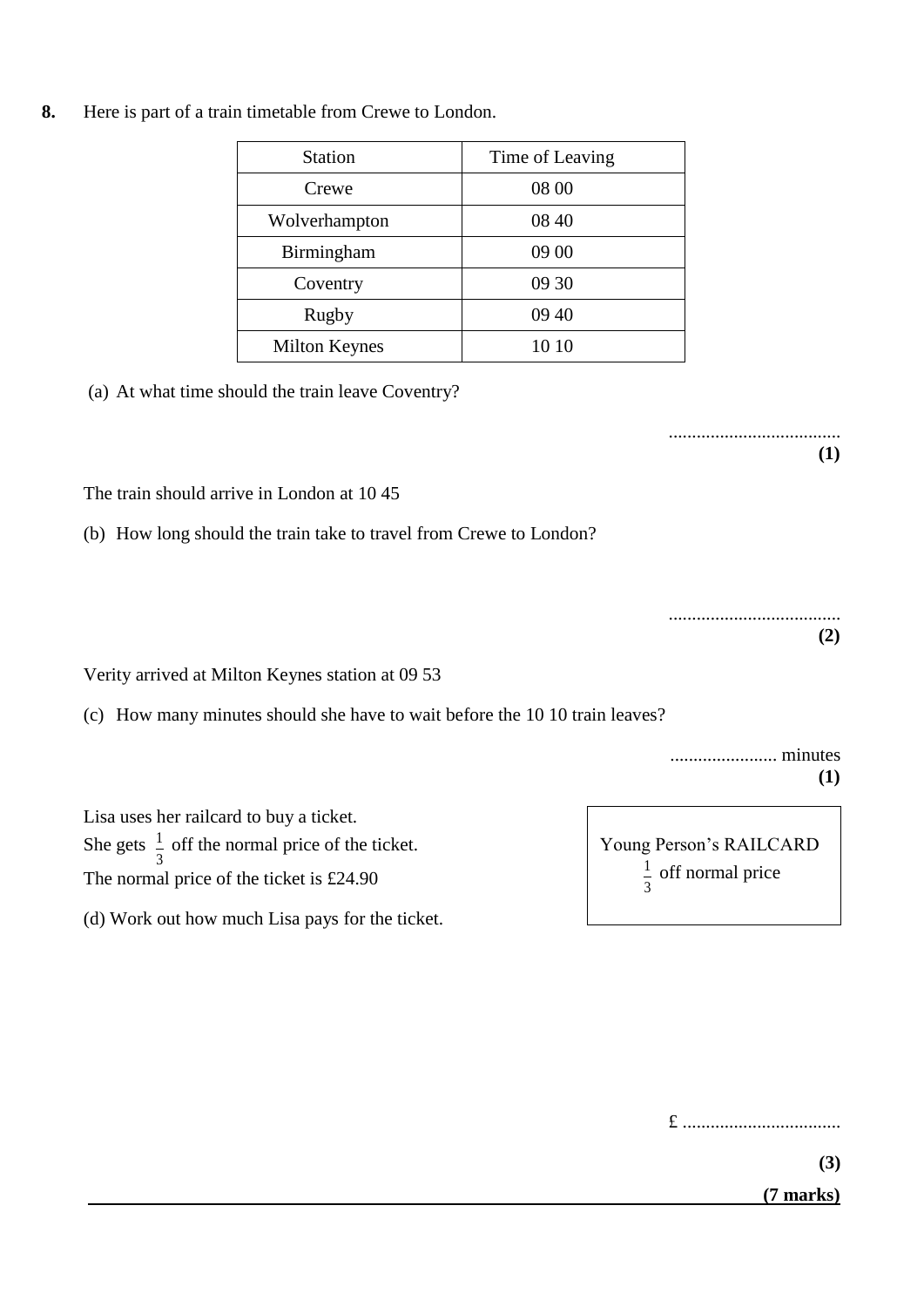**9.** The table shows the distances in kilometres between some cities in the USA.

|     | <b>Boston</b>                                             |                                   |             |       |          |               |
|-----|-----------------------------------------------------------|-----------------------------------|-------------|-------|----------|---------------|
|     | 1589                                                      | Chicago                           |             |       |          |               |
|     | 4891                                                      | 3366                              | Los Angeles |       |          |               |
|     | 2474                                                      | 2184                              | 4373        | Miami |          |               |
|     | 342                                                       | 1352                              | 4539        | 2133  | New York |               |
|     | 5067                                                      | 3493                              | 667         | 4990  | 4826     | San Francisco |
| (a) | Write down the distance between Los Angeles and New York. |                                   |             |       |          |               |
|     |                                                           |                                   |             |       |          | .km           |
|     |                                                           |                                   |             |       |          | (1)           |
|     | One of the cities in the table is 2184 km from Miami.     |                                   |             |       |          |               |
| (b) |                                                           | Write down the name of this city. |             |       |          |               |

- (c) Write down the name of the city which is furthest from San Francisco.
	- ………………………. **(1) (3 marks)**

………………………………………

**(1)**

**10.** The table shows the distances in kilometres between 5 cities.

| Hull |       |            |           |      |  |
|------|-------|------------|-----------|------|--|
| 100  | Leeds |            |           |      |  |
| 162  | 73    | Manchester |           |      |  |
| 110  | 60    | 65         | Sheffield |      |  |
| 63   | 40    | 118        | 95        | York |  |

(a) Write down the distance between Hull and Manchester.

| (b) |      | From the table, write down the name of the city which is |              |
|-----|------|----------------------------------------------------------|--------------|
|     | (1)  | nearest to Hull,                                         |              |
|     | (11) | 60 km from Sheffield.                                    |              |
|     |      |                                                          | $\mathbf{2}$ |
|     |      |                                                          | $(3$ marks)  |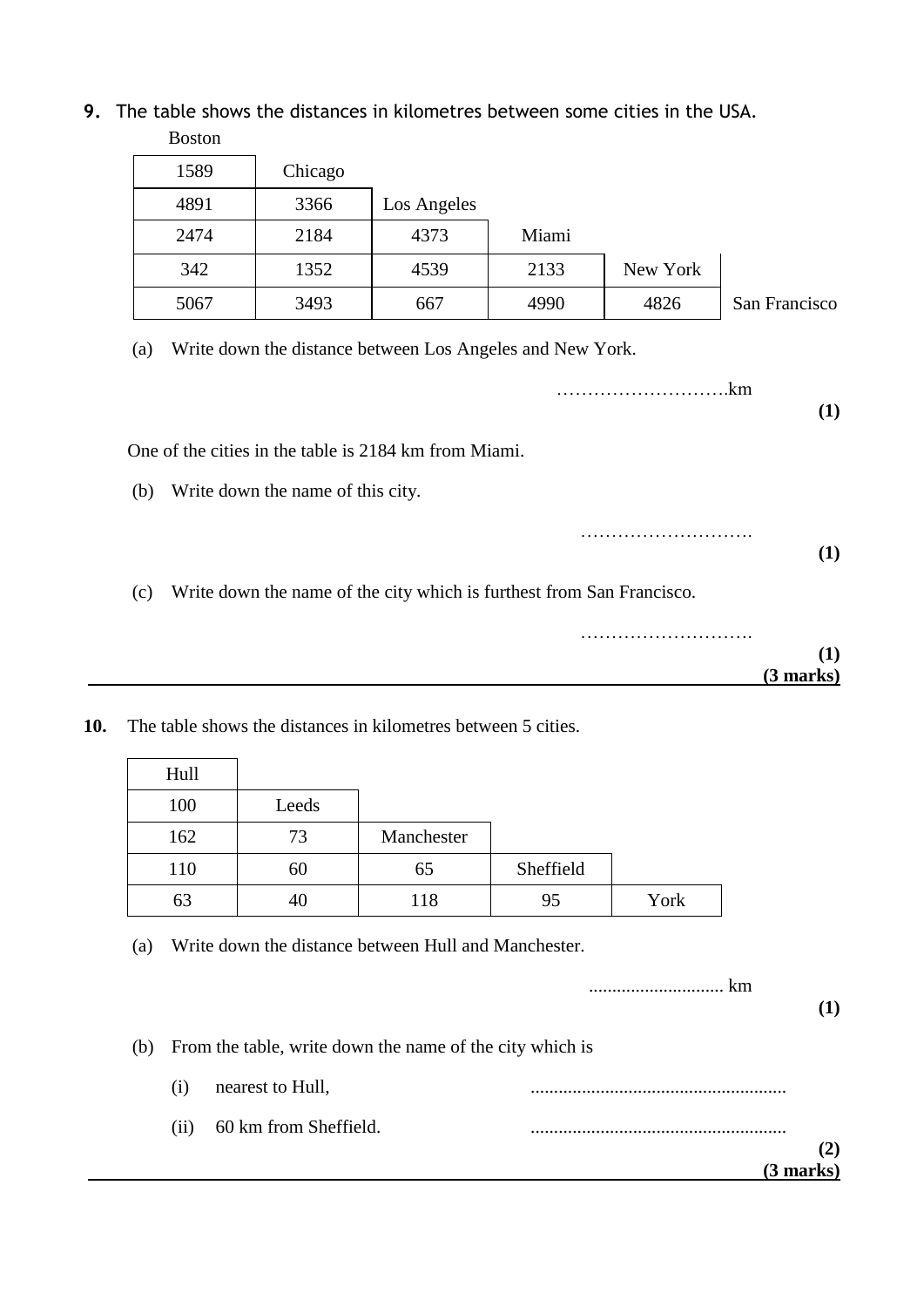| ٧ |    |
|---|----|
|   | ۰. |

| <b>Reading</b> |               |           |        |                   |
|----------------|---------------|-----------|--------|-------------------|
| 22             | <b>Slough</b> |           |        |                   |
| 28             | 40            | Guildford |        |                   |
| 30             | 22            | 47        | Oxford |                   |
| 45             | 28            | 66        | 25     | <b>Buckingham</b> |

The table gives distances in miles by road between some towns.

(a) Write down the distance between Reading and Guildford.

........................... miles **(1)** Sophie drives from Slough to Guildford. She then drives from Guildford to Reading. Sophie then drives from Reading to Slough. (b) Work out the total distance that she drives. ........................... miles **(2) (3 marks)**

**12.** The diagram shows the distances, in miles, between some service areas on the M1 motorway.



For example, the distance between Toddington and Watford Gap is 70 miles.

Complete the table.

| Toddington |             |             |         |         |
|------------|-------------|-------------|---------|---------|
| 26         | Scratchwood |             |         |         |
| 70         |             | Watford Gap |         |         |
|            | 83          | 39          | Woodall |         |
|            | 111         |             | 28      | Trowell |

 **(3 marks)**